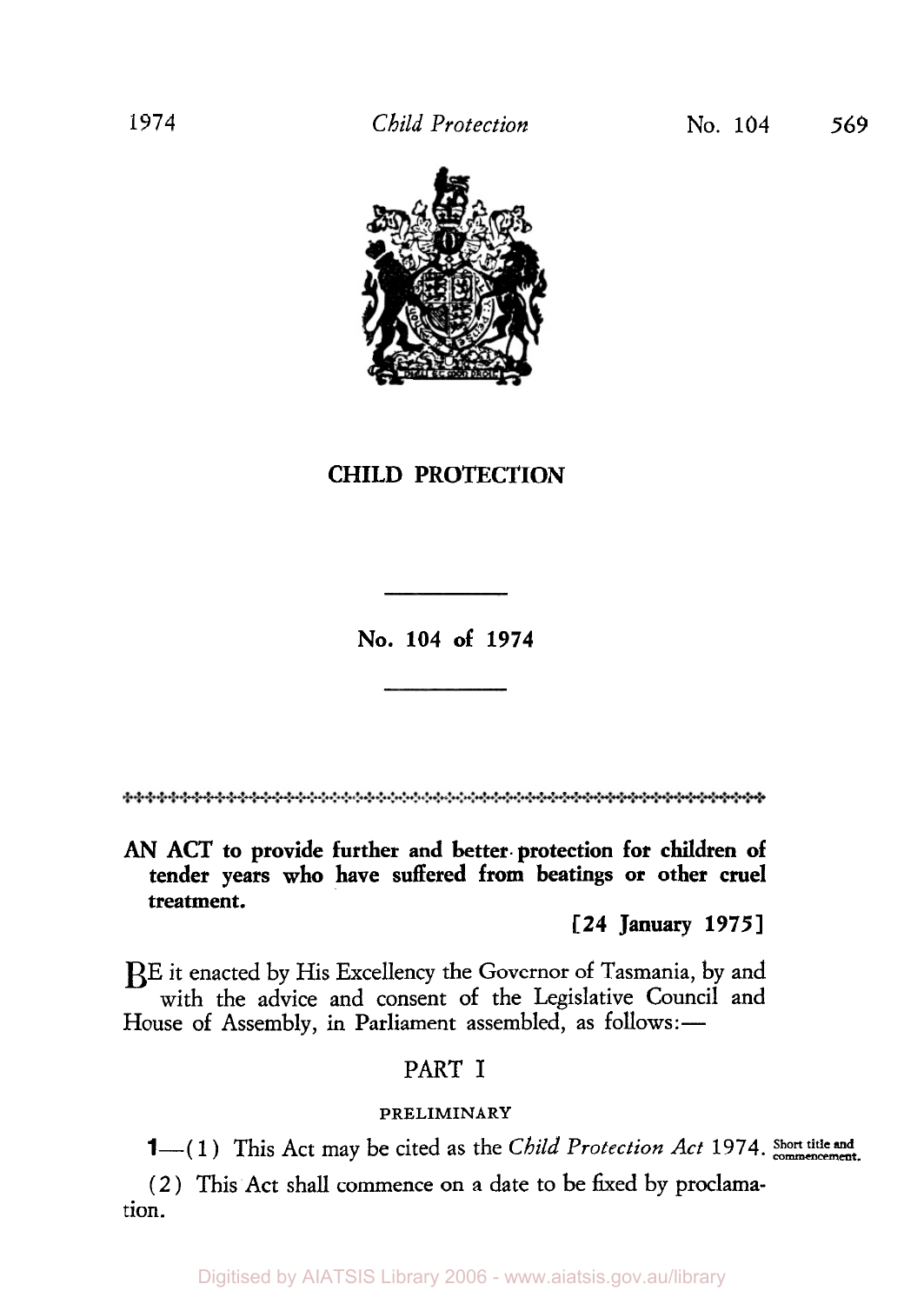- Interpretation.  $2-(1)$  In this Act, unless the contrary intention appears-
	- " authorized officer" means a person who is appointed an authorized officer under section *5;*
	- " Board " means the Child Protection Assessment Board estab lished under section *3;*
	- " child protection order " means an order under section **10;**
	- " hospital " means any hospital or other institution that is, pursuant to section **7,** a hospital for the purposes of this Act;
	- " hospital authority ", in relation to a hospital, means the authority, officer, or other person who is the hospital authority of that hospital for the purposes of this Act pursuant to section 7;
	- " medical practitioner " means a legally qualified medical practitioner;
	- " paediatrician " means a medical practitioner who is qualified as a paediatrician for the purposes of this Act;
	- " responsible medical officer ", in relation to a child liable to be detained in hospital under a child protection order, means the medical practitioner for the time being responsible for the medical treatment of that child.

( 2 ) References in this Act to injury shall be construed as including references to disease or any other morbid condition.

( *3* ) For the purposes of this Act, a child may be regarded as having suffered cruel treatment notwithstanding that the treatment was not intended to be cruel or was not intended to result in injury to the child; and the neglect, or failure to perform any act required for the welfare, of the child may constitute cruel treatment of that child.

**(4)** A medical practitioner shall be deemed to be qualified as a paediatrician for the purposes of this Act if he is, or is qualified to be, a member of the Australian Paediatric Association or, if that association ceases to exist, or ceases to exist under that name, is, or is qualified to be, a member of such body, or holds such qualifications, as the Minister, after consultation with the Medical Council of Tasmania, may by order declare to be appropriate for the purposes of this Act.

# PART II

## **ADMINISTRATION**

**3**—(1) There shall be established a board to be known as the Child Protection Assessment Board.

**Child Protection Assessment Board.**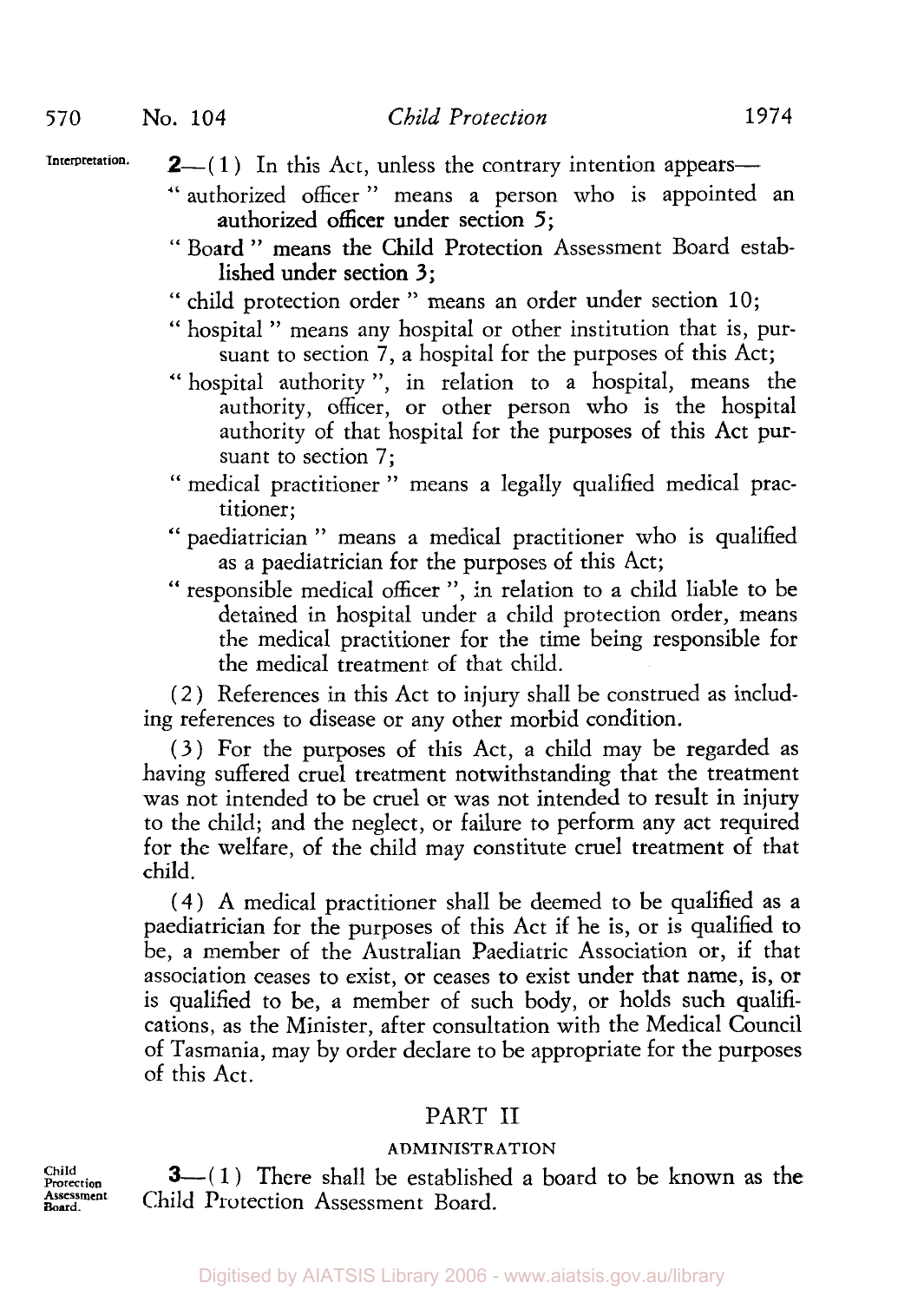(2) The Board shall consist of not more **than** five members appointed by the Governor, one of whom shall be so appointed as chairman of the Board.

(3 ) The chairman of the Board shall be a legal practitioner.

- ( **4** ) Of the members of the Board other than the chairman-
- *(a)* one shall be a paediatrician;
- ( *b* ) one shall be a medical practitioner who has special experience in the diagnosis or treatment of mental disorders; and
- *(c)* one shall be a person who has special experience in social work.

*(5* ) **A** member of the Board holds office on the terms of his instrument of appointment, but may resign his office by notice in writing given to the Minister.

*(6)* Any member of the Board may, with the approval of the Minister, appoint another person to be his deputy, and a deputy so appointed holds office during the pleasure of the Minister.

( 7 ) The deputy of a member of the Board is, in the event of the absence of the member of whom he is the deputy from a meeting of the Board, entitled to attend that meeting and, when so attending, shall be deemed to be a member of the Board and, in the case of the deputy of the chairman of the Board, shall be deemed to be chairman of the Board.

**(8)** The chairman of the Board or his deputy shall preside at any meeting of the Board at which he is present and, if neither is present, such one of the members present as they may choose shall preside at the meeting.

(9) The person presiding at a meeting of the Board has a deliberative vote, and if there is an equality of votes on any matter before a meeting of the Board, he has a second or casting vote.

( 10 ) An officer of the Public Service may hold office as a member of the Board, or a deputy of a member, in conjunction with his office as an officer of the Public Service.

( 11 ) Three members of the Board form a quorum at any meeting of the Board.

(12) Subject to this Act the Board shall regulate its own proceedings.

( 13) There shall be paid to a member of the Board such remuneration and allowances as the Governor may determine.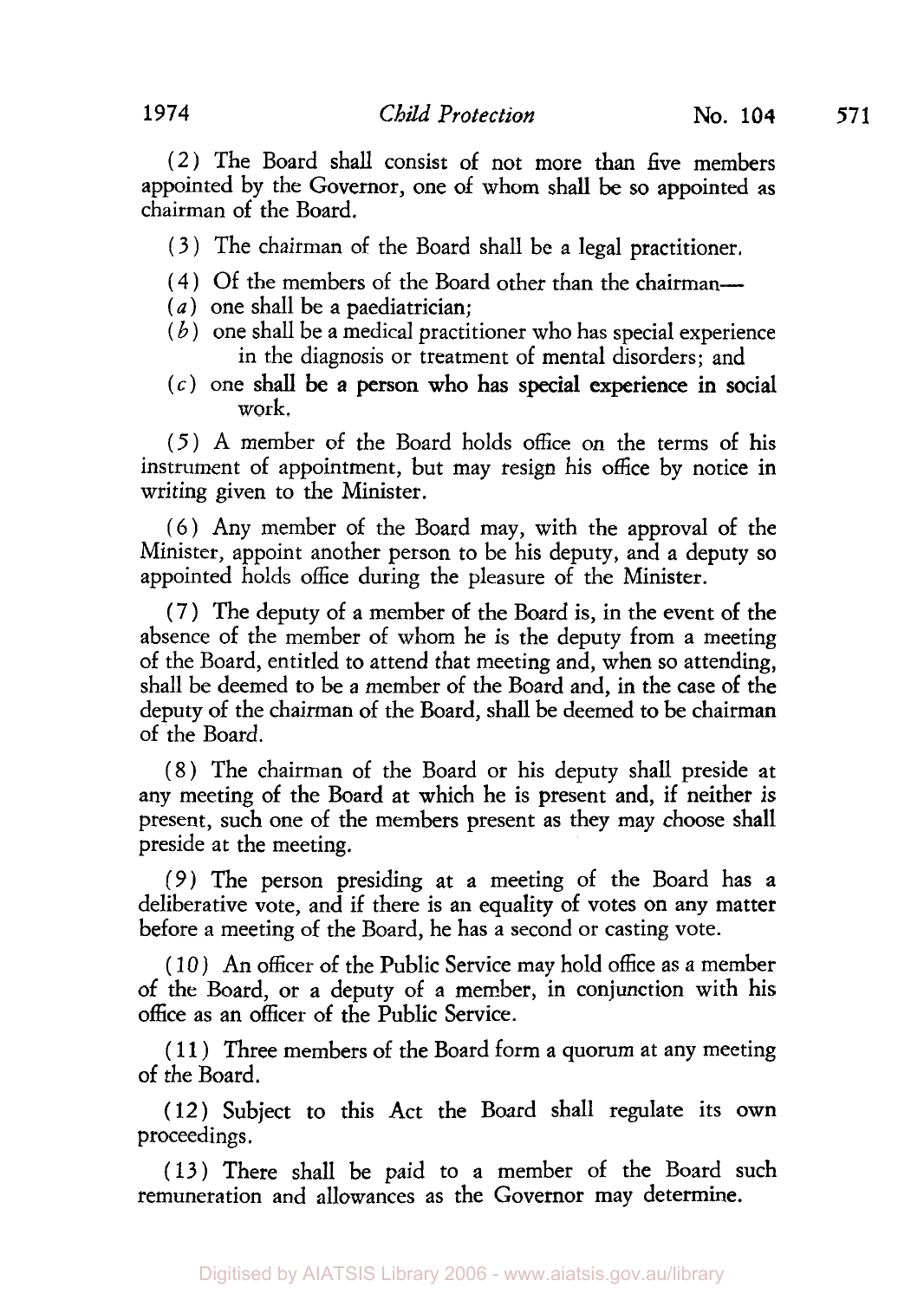Secretary, staff, *&c.,* **Secretary, staff, of the Board.** 

*4-(* 1 ) The Governor may appoint a secretary of the Board and an officer of the Public Service may, with the approval of the Public Service Board, hold office as secretary of the Board in conjunction with his office as an officer of the Public Service.

(2) The Minister may make arrangements to provide for the Board such staff and accommodation as it may require.

**officers. Authorized 5** The Board may appoint authorized officers for the purposes of this Act.

Exercise of  $\mathbf{6}$ —(1) The Board may delegate any of its functions under this of the functions. **of** the Act to the chairman of the Board.

> (2 ) Where under this Act any notification is required to be given, or any report required to be made, to the Board it is sufficient if that notification is given, or that report made, to a member of the Board or the secretary of the Board.

> **(3** ) Where any notification is given, or any report made, or any other information is supplied to the Board, the Board may direct an authorized officer to take such action as he is entitled to take under this Act as the Board considers necessary or desirable in the circumstances and the officer shall comply with that direction.

> (4) To the extent that he is authorized by the Board so to do, **a** person may, in his own name and on behalf of the Board, institute and carry on any proceedings that the Board is authorized to institute or carry on under this Act; and the Board may appear in any such proceedings by a person authorized by it in that behalf.

**Hospitals and hos** ital **hospital authorities** 

**7**—(1) Where the Minister is satisfied that—

- *(a)* any public hospital within the meaning of the *Hospitals Act*  1918; or
- *(b)* any institution maintained by the State,

has special facilities for the diagnosis and treatment of injuries suffered by young children he may, by order, declare that hospital or institution to be a hospital to which this Act applies.

(2 ) The Minister may revoke any order made by him under subsection (1).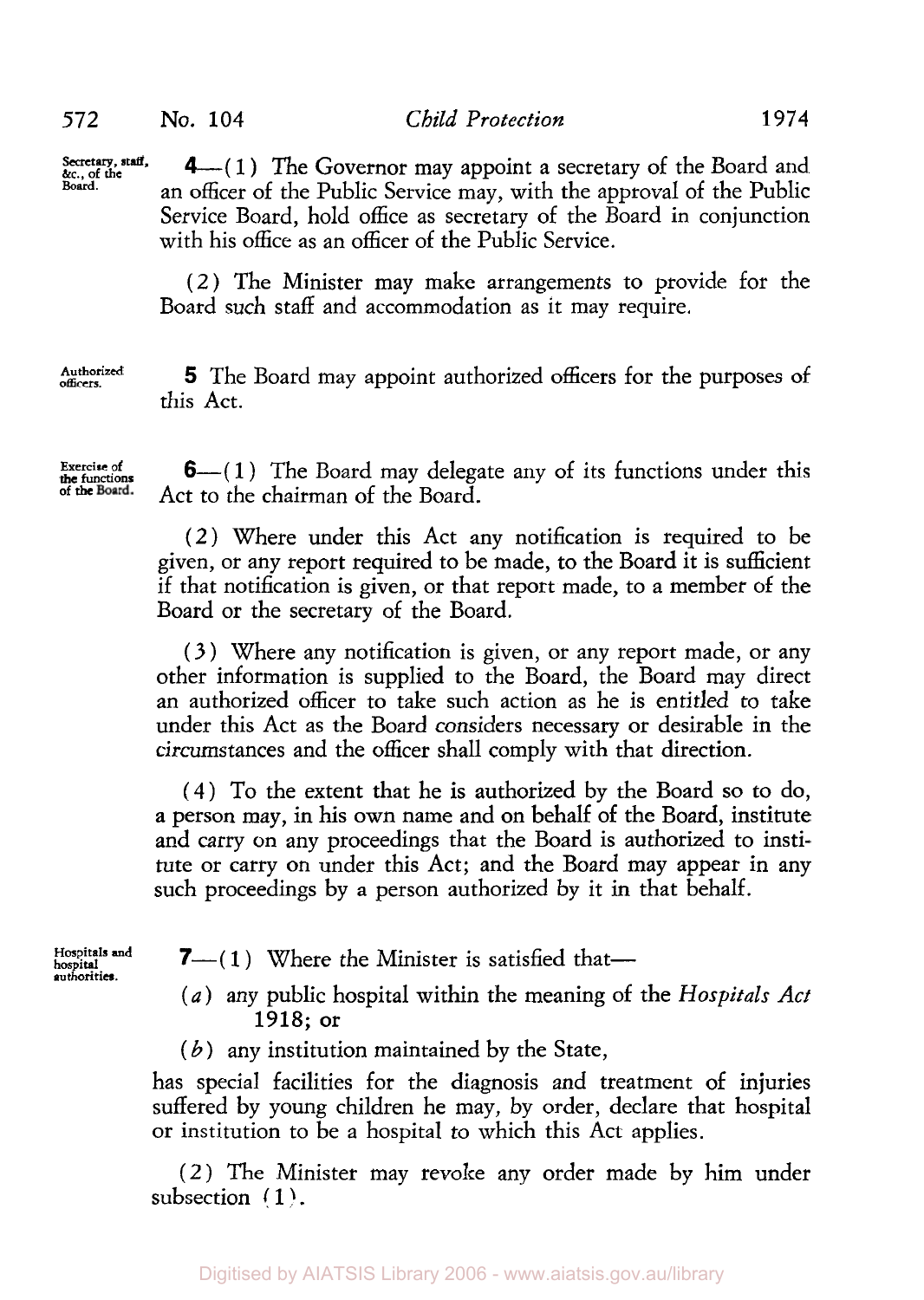*(3* ) For the purposes of this Act the hospital authority for a hospital that is a public hospital is such officer in the employment of the hospital board having the management and charge of the hospital under the *Hospitals Act* 1918 as it may designate, or, if in respect of any such hospital no officer is so designated, that hospital board.

**(4)** For the purposes of this Act the hospital authority for a hospital that is an institution referred to in subsection (1) *(b)* is such officer as the Minister may designate for the purpose.

## PART III

#### **PROTECTION OF CHILDREN**

 $8-(1)$  Any person who suspects upon reasonable grounds that Information as<br>a child who has not apparently attained the age of 12 years has young children. suffered injury through cruel treatment is entitled to report the fact to an authorized officer, and the report may be made orally or in writing.

(2) The Governor may, by order, declare that persons of specified classes, being persons following professions, callings, or vocations specified in the order or holding offices so specified, shall make such report as is referred to in subsection (1) when, in the course of practice of those professions, callings, or vocations or in exercising the functions of those offices, circumstances come to their notice that warrant such reports being made.

**(3)** Where a report has been made pursuant to subsection ( 1) or subsection ( *2* )-

- *(a)* the making of the report shall not in any proceedings before any court or tribunal be held to constitute a breach of professional etiquette or ethics or a departure from accepted standards of professional conduct;
- *(b)* no liability as for defamation is incurred by reason of the making of the report;
- *(c)* the making of the report shall not constitute a ground fo civil proceedings for malicious prosecution or conspiracy
- $(d)$  the report shall not be admissible in evidence in any proceed ings before any court or tribunal except in the cases speci fied in subsection **(4)** and no evidence of the contents thereof is so admissible except in those cases; and
- *(e)* a person shall not, except in the cases specified in subsection **(4)** *(b)* , be compelled in any proceedings before any court or tribunal to produce the report, or any copy of, *or*  extract from, the report, or to disclose, or give any evidence of, any of the contents of the report.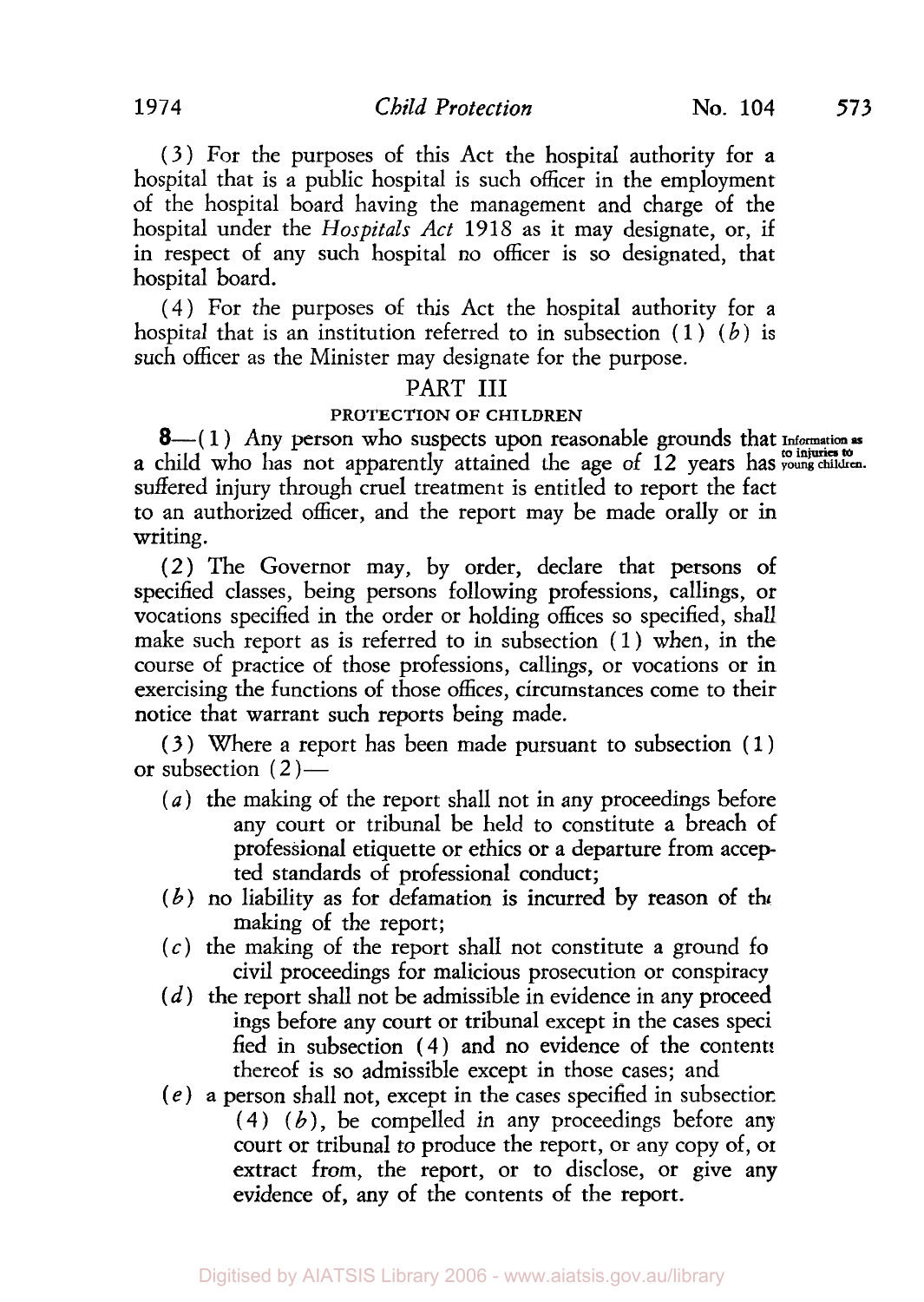**(4) The** cases referred to in subsection **(3** ) *(d)* and *(e)* are the  $(4)$  The case<br>following:  $-$ 

- *(a)* Where the report is tendered in evidence, or the evidence in respect of the report is given, by the person by whom the report was made in answer to a charge or allegation made against him in the proceedings;
- *(b)* In support of, or in answer to, a charge or allegation made in the proceedings against any person in relation to the exercise of his powers or duties under this Act.

Requirement to take child for **treatment.** 

**9**-(1) Where it appears to an authorized officer from his own knowledge or information supplied to him that a child who has apparently not attained the age of 12 years has suffered injury as a result of cruel treatment he may require any person who appears to be the parent of the child or to have for the time being the care of the child-

- *(a)* to cause that child to be taken to a hospital for the purpose of its being examined by a paediatrician; and
- *(b)* to ensure that, so far as he is able, such recommendations as are made by a medical practitioner with respect to the medical treatment of the child are carried out.

( 2 ) Where an authorized officer is requested so to do by a person upon whom a requirement has been, or could be, made under subsection  $(1)$ , or if it appears to him that it is not reasonably practicable for that person to comply with a requirement made of him under paragraph *(a)* of that subsection, the authorized officer shall, if that person so agrees, cause the child to be taken to a hospital for the purpose of his being examined by a paediatrician.

( *3* ) Where an authorized officer makes a requirement under this section he shall forthwith notify the Board in writing of the requirement.

**(4** ) Where a requirement has been made under this section the authorized officer by whom it is made shall take all such steps as are reasonably open to him to ascertain whether the requirement is being complied with and he shall notify the Board if he finds that it is not being complied with or if he finds circumstances have arisen that give him reason to believe that the requirement will not be complied with.

**Child protection orders.** 

**10**—(1) Where it appears to a magistrate on an application by the Board that a child who has apparently not attained the age of 12 years may have suffered injury as a result of cruel treatment he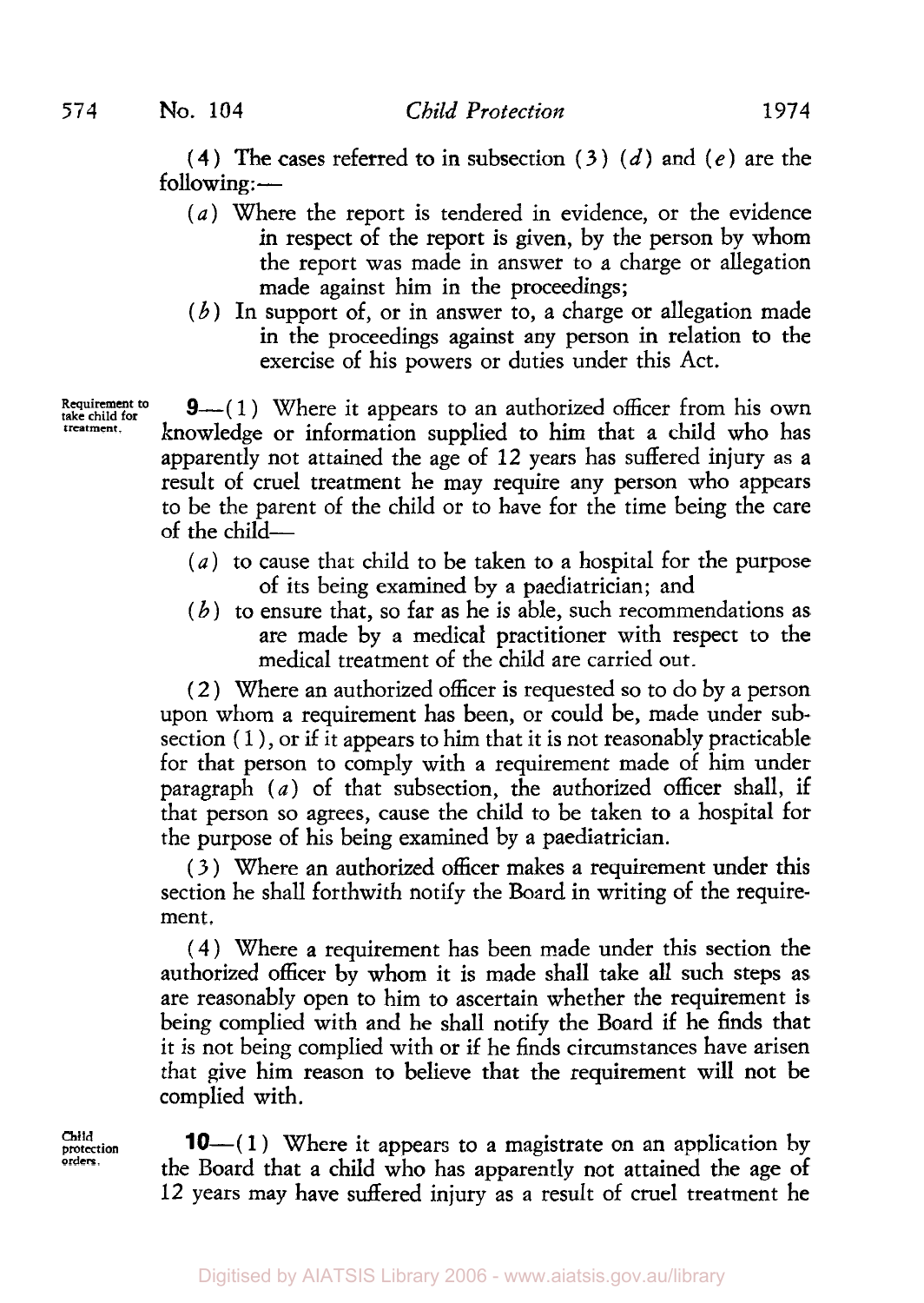may, if he considers it desirable in the interests of the child so to do, by order direct that the child be taken to such hospital as may be specified in the order and be kept in hospital for such period as may be specified in the order, not extending beyond 30 days from the making of the order.

(2 ) On an application by the Board, a magistrate may, by a further order, extend the period of a child protection order for a further period not exceeding 30 days if he is satisfied that it is in the interests of the child *so* to do.

**(3** ) **A** magistrate, on the application of the Board, or of the parent of the child or any other person who is willing to care for the child, may revoke a child protection order if he is satisfied that the continuance in force of the order is no longer required in the interests of the child.

( **4** ) An application by the Board under this section may be heard *ex parte,* and any evidence given in support of the application may be given by affidavit.

*(5)* Where an application is made under this section otherwise than by the Board the court shall not hear the application unless it is satisfied that notice of the intention to make the application has been served on the Board.

*(6)* Where an order is made or revoked by a magistrate under this section he shall cause notice thereof to be given forthwith to the Board.

(7) References in this Act to the period of a child protection order shall be construed as references to the period specified in the order as the period for which the child is to be kept in hospital under the order or, if that period has been extended under this section, that period as extended from time to time.

**11**—(1) Where, on an application made by the Board in respect *Powers under* of a child under section **10,** or on an application made by the Board *Act* **1960.**  in respect of a child subject to a child protection order, a magistrate is satisfied that the child has suffered injury through cruel treatment, he may, in addition to, or in lieu of, exercising any powers under this Act, exercise in relation to that child, and his parent or guardian, the like powers as if he were a children's court and the child had been brought before him under the *Child Welfare Act* **1960** and found to be a neglected child within the meaning of that Act.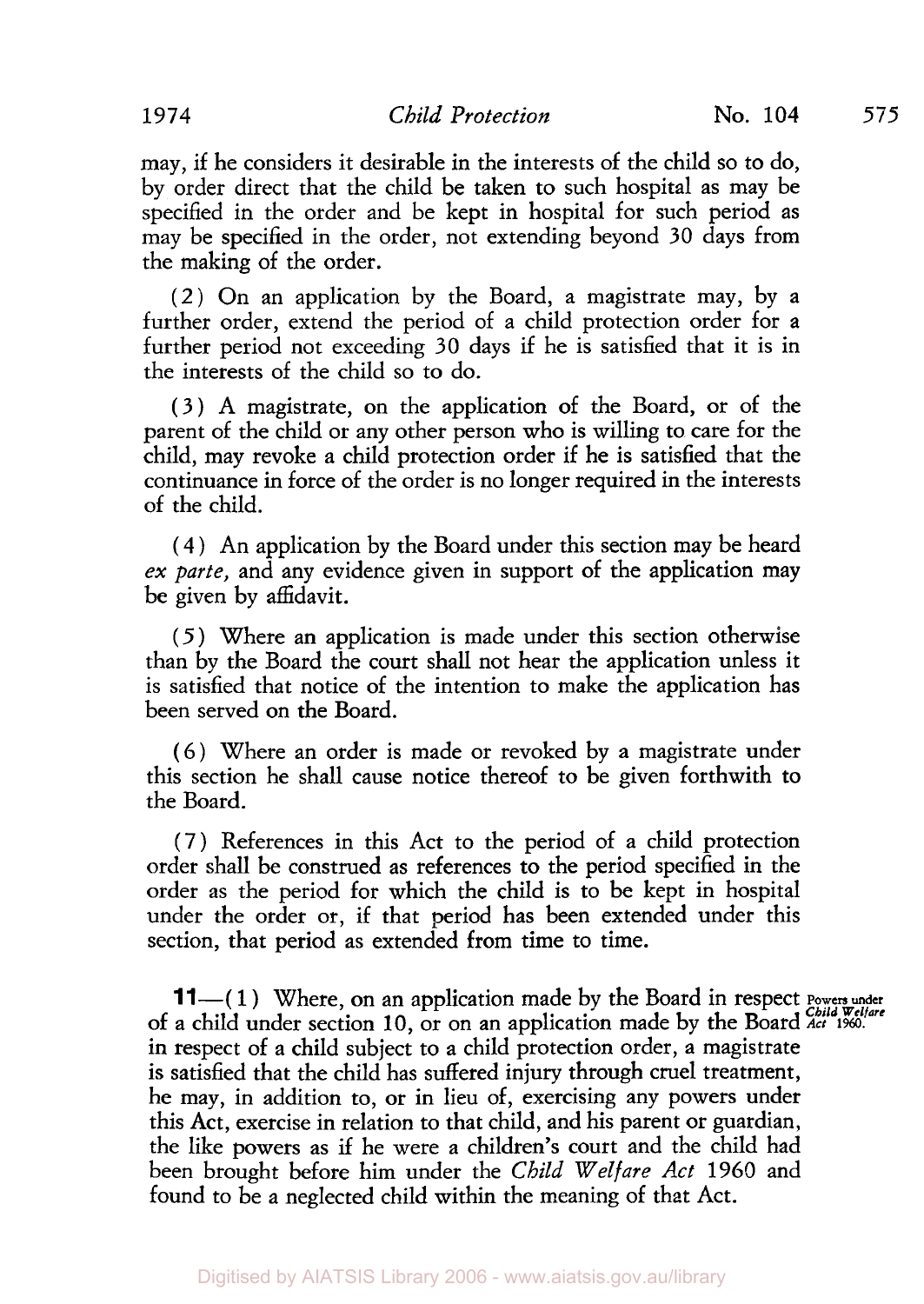576 No. 104 *Child Protection* 1974

**(2)** Where a child protection order is, or has been, in force in respect of a child the Board, if the child is or becomes a ward of the State, may, after consultation with the Director of Social Welfare, request him to ensure that the child is dealt with in the manner indicated in the request and, in discharging his responsibilities, and otherwise exercising his functions, in relation to the child, the Director shall, as far as practicable, comply with the request.

(3 ) Where a child to whom a child protection order relates is brought before a children's court under Division III of Part III of the *Child Welfare Act* 1960 that court, in addition to or in lieu of exercising any powers under that Act, may exercise any of the powers exercisable by a magistrate under section 10 on an application made by the Board.

**protection**  order

- **Effect of child 12**—(1) A child protection order is sufficient authority-
	- *(a)* for any authorized officer to take the child to whom the order relates to the hospital named in the order within the period of the order; and
	- *(b)* for the hospital authority of the hospital, named in the order, to detain the child in the hospital during that period.

(2) Where under section 13 a child who is subject to a child protection order is transferred from one hospital to another the order thereafter has effect as if the hospital to which he **is** transferred were the hospital named in the order.

**13**—(1) Where a child is liable to be detained in a hospital by virtue of a child protection order and the hospital authority is of opinion that the child should be transferred to another hospital and is satisfied that arrangements have been made for the accommodation of the child in that other hospital it may, by instrument in writing, authorize the child to be so transferred.

( **2** ) An instrument made under subsection ( 1 ) for the transfer of a child is sufficient authority for an authorized officer or any officer on the staff of the hospital from which or to which the child is to be transferred or any person authorized by the hospital authority of either hospital to take the child to the hospital to which he is to be transferred within 7 days of the date of the instrument.

**(3)** The hospital authority of a hospital shall furnish the Board with a copy of each instrument made under subsection (1) authorizing the transfer of a child under this section; and the

**Transfer child to** *another* **of hospital.**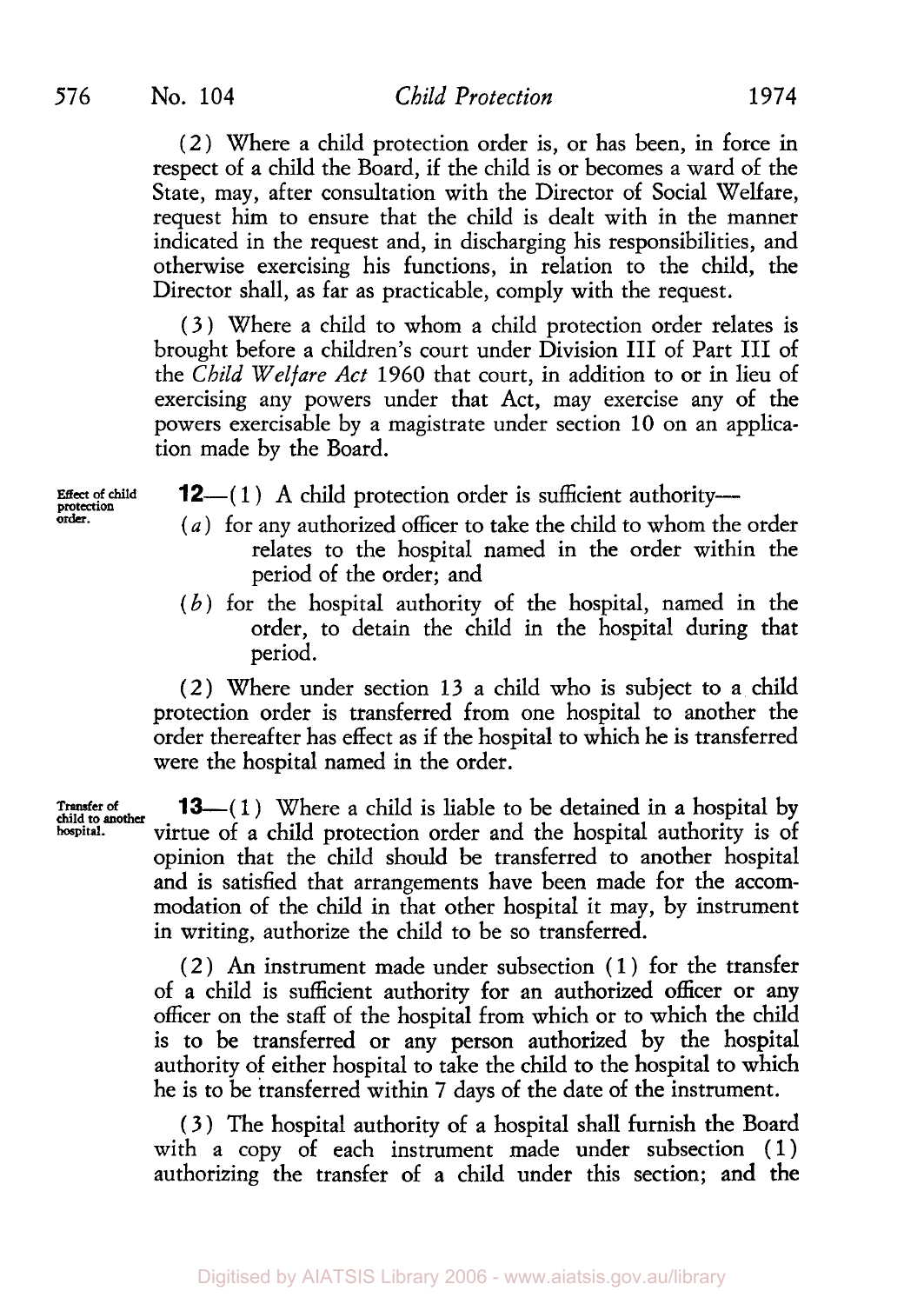hospital authority of a hospital to which a child is transferred under this section shall notify the Board and the parents or those in *loco parentis* in writing that the child has been so transferred.

**14**-(1) Where a child is liable to be detained in a hospital *Authorized*  $\frac{1}{2}$ under this Act, the Board, on the recommendation of the responsible *child from* in  $\mathcal{F}_{\text{bospital}}$ . medical officer, may allow the child to be absent from the hospital in the care of a specified person either indefinitely or for a specified period,

( 2 ) Where a child is allowed to be absent from a hospital under this section the Board may by notice in writing given to an authorized officer require the child to be returned to that hospital or to some other hospital specified in the notice.

**(3)** A notice under this section is sufficient authority for an authorized officer to take the child to the hospital specified in the notice to which he is to be returned pursuant thereto; but the child shall not, under this section, be taken from the care of any person, unless that person, is, or has been, furnished with a copy of the notice.

(4) Where, pursuant to a notice under this section, a child is taken to a hospital other than that specified in the child protection order in force in respect of him he shall be deemed, for the purposes of this Act, to have been transferred to that hospital.

*(5)* A child shall not be taken to a hospital under this section after the period of the child protection order in force in respect of him has expired.

**15** Where a child is liable to be detained in a hospital pursuant Return of child to a child protection order and, except as authorized by this Act, authority. is absent from that hospital, any authorized officer or any officer on the staff of that hospital or any person authorized by the hospital authority thereof may, during the period of the order, take the child to that hospital.

**16**—(1) If it appears to a justice of the peace, on information  $w_{\text{artants for}}$ on oath laid by a police officer or any person who is authorized under **child**. this Act to take the child to a hospital, that a child is liable to be taken to a hospital under this Act and-

*(a)* that there is reasonable cause to believe that the child is to be found on any premises; and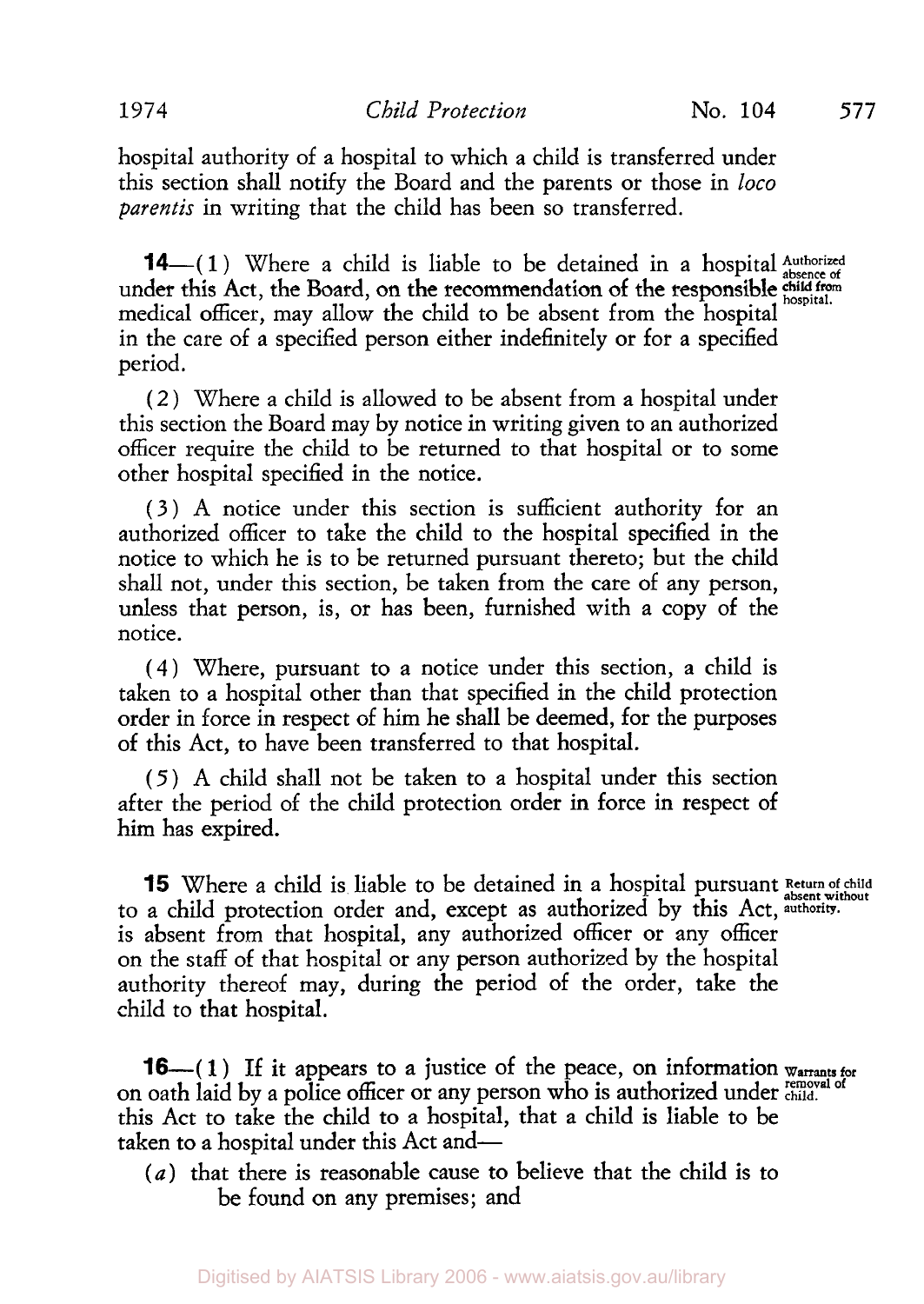*(b)* that admission to those premises has been refused or that a refusal of admission thereto is apprehended,

the justice may issue a warrant authorizing a police officer to enter the premises, if need be by force, and remove the child therefrom and take him to the hospital to which he may be taken under this Act.

(2 ) In the execution of a warrant under this section the police officer may be accompanied by a medical practitioner, and by any person who is authorized by or under this Act to take the child to the hospital.

**pract i tioners children subject in relation to** 

**Duties of 17**—(1) Where a child has been taken to a hospital—

**to the Act.** under; or *(a)* in pursuance of section *9* or any requirement made there-

 $(b)$  in pursuance of a child protection order,

the hospital authority shall ensure that the child is, as soon as possible, examined by a paediatrician, and the paediatrician examining the child shall forthwith upon his examination of the child submit to the Board a report on the condition of the child and the instructions he has given or the recommendations he has made with respect to the medical treatment of the child.

(2) Where a child is subject to a child protection order the responsible medical officer shall, as he may be requested by the Board, submit to the Board a report on the condition of the child and the medical treatment that the child is undergoing.

( **3** ) **A** request made by the Board for the purposes of subsection (2) may be so made through the hospital authority of the hospital in which the child is for the time being liable to be detained under the child protection order.

**Contributions by the** Board. **18** With the approval of the Minister, the Board may defray, make contributions towards, the expenses incurred in the conveyance, examination, medical treatment, or accommodation of a child in consequence of the making of a requirement or order under this Act.

Expenses of **19** The expenses of the Board shall be defrayed out of the moneys provided by Parliament.